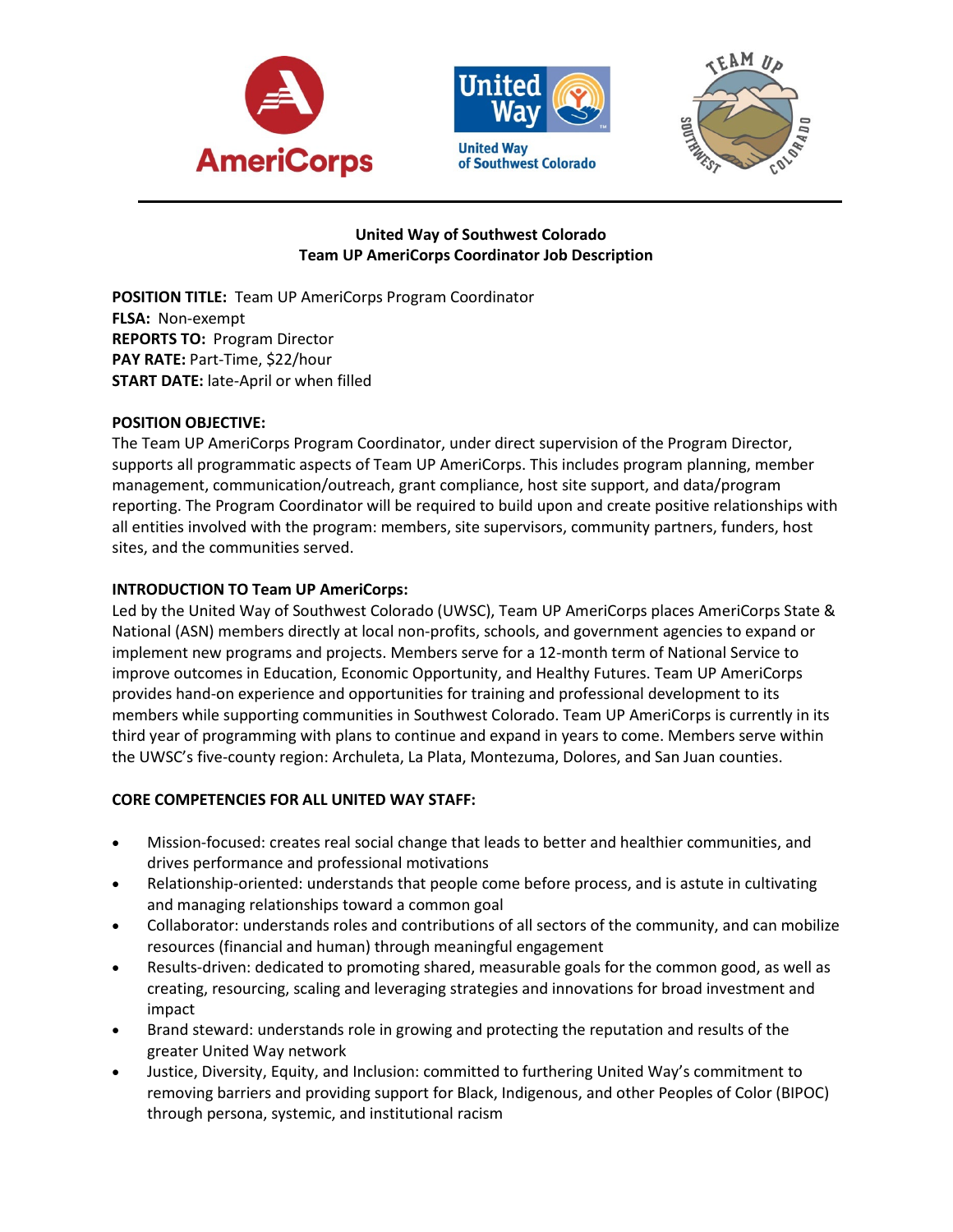### **PRIMARY JOB RESPONSIBILITIES/DUTIES:**

- Program Planning
	- o Lead recruitment and enrollment initiatives
		- Update, finalize, and post Position Descriptions on Team UP Website and myAmeriCorps
		- **EXTERGHT Create an updated recruitment plan and post positions externally**
		- **EXECT** Manage incoming member applications by scheduling Preliminary Interviews and coordinating with Host Sites
		- **Engage and support new members prior to their Term of Service (housing** support, welcome email, regular communication, etc.)
	- $\circ$  Engage with potential new Host Sites and seek opportunities for program expansion
- Member Management
	- o Learn and manage the OnCorps database system
		- Send timesheet reminders to Members and Site Supervisors
		- Monitor timesheets for compliance and progress
	- $\circ$  Check in with a select number of members to provide support, promote professional development, and address concerns
	- o Support with and find new training opportunities for Team UP AmeriCorps Trainings
	- o *Assist with Team UP AmeriCorps Member Orientation*
- Communications/Outreach:
	- $\circ$  Increase Team UP AmeriCorps presence on social media by managing current and creating new accounts
	- $\circ$  Increase local knowledge of Team UP AmeriCorps through community communication
- Grant Compliance:
	- o Learn about and comply with all grant contacts and program policies
	- o *Assist with Site Visits and Evaluations*
- Host Site Support:
	- o *Assist with Site Supervisor Orientation and periodic trainings*
- Data Management/Program Reporting
	- o *Assist with internal and external reporting efforts*

## **ADDITIONAL JOB RESPONSIBILITIES/DUTIES:**

- Represent the Program Director at meetings or functions when required
- Coordinate with UWSC's Team UP Collective Impact Initiative
- Attend applicable AmeriCorps training and conferences
- Provide feedback on and assist with the betterment and expansion of Team UP AmeriCorps
- Be a steward of UWSC and AmeriCorps in our five-county region

## **QUALIFICATIONS**:

- Demonstrated ability to foster positive, supportive relationships with community partners
- Self-motivator able to maintain a flexible work schedule with little day-to-day supervision
- Strong communication and outreach skills
- Ability to think creatively
- Data entry/management experience
- Strong conflict resolution and problem-solving skills
- Desire to work at a fun and supportive organization
- **AmeriCorps alum are encouraged to apply**